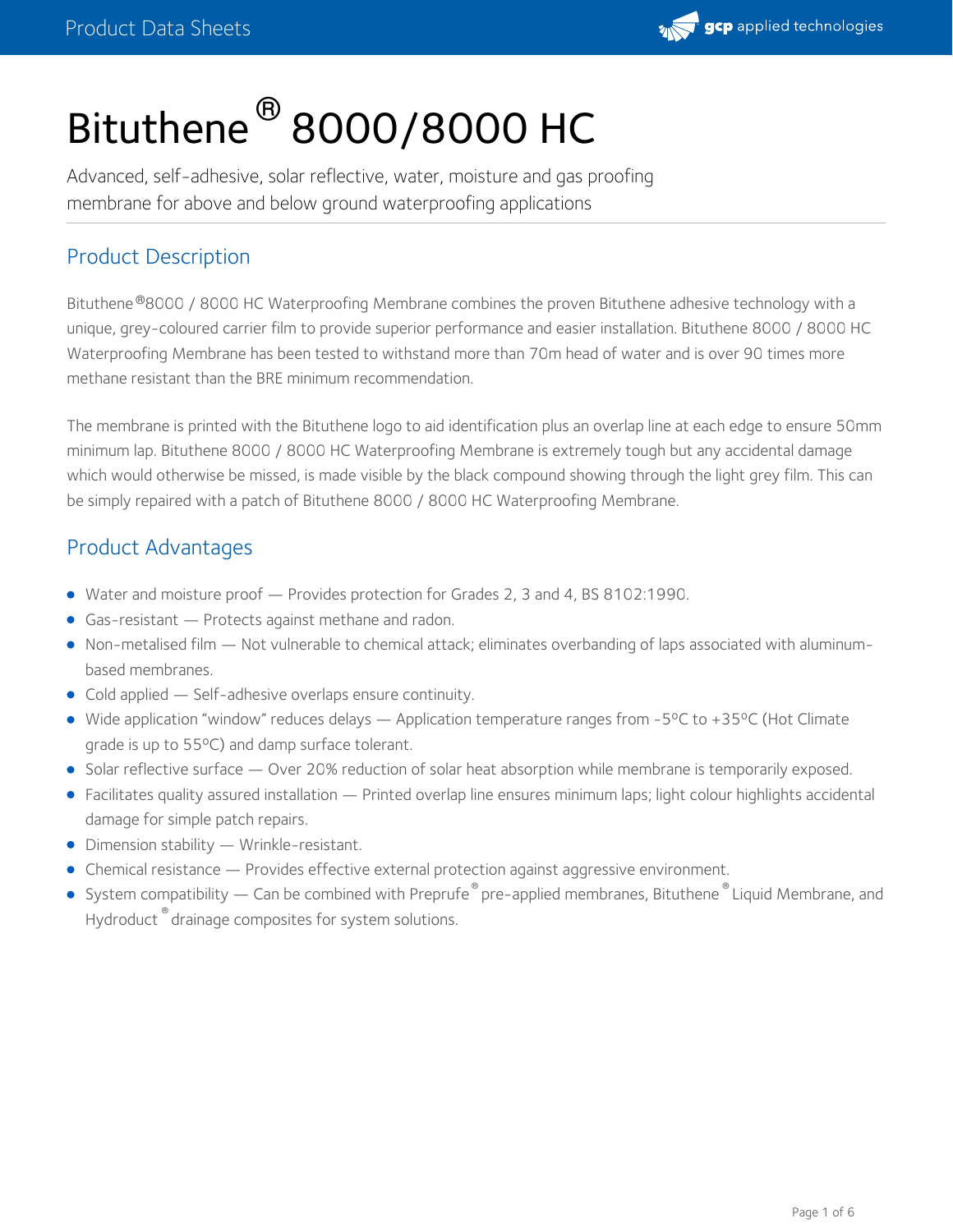

## Installation

At air temperatures below +4°C measures should be taken to ensure that all surfaces are free from ice or frost. All surfaces except those below ground bearing slabs should be primed with one coat of Primer B2 / WP-3000 applied at a rate of 8m<sup>2</sup> (12-15m<sup>2</sup> for WP-3000) per litre. Bituthene 8000 / 8000 HC Waterproofing Membrane shall be laid by peeling back the protective release paper and applying the adhesive face onto the prepared surface, free from ice, frost or condensation. Bituthene Liquid Membrane to be applied at all internal and external corners, penetrations, etc., prior to applying the overall membrane. Bituthene 8000 / 8000 HC Waterproofing Membrane should be brushed onto the surface to ensure good initial bond and exclude air. Adjacent rolls are aligned using printed lines and overlapped 50mm minimum at side and ends and well rolled with a firm pressure, using a Lap Roller to ensure complete adhesion and continuity between the layers. On high walls it may be necessary to batten fix the membrane to prevent slippage.

# Physical Property

| <b>PROPERTY</b>                | <b>TYPICAL VALUE</b>                   | <b>TEST METHOD</b>                                      |
|--------------------------------|----------------------------------------|---------------------------------------------------------|
| Thickness*                     | 1.5 <sub>mm</sub>                      | ASTM D3767 Procedure A                                  |
| Hydrostatic Head Resistance    | $>$ 70m (note 1)                       | <b>ASTM D5385</b>                                       |
| Water Vapour Rransmission Rate | 0.023 perm                             | ASTM E96                                                |
| Methane Permeability           | $3.89$ mL m <sup>2</sup> /day (note 2) | Queen Mary & Westfield College,<br>University of London |
| Tensile Strength at 23oC       | 482 psi                                | ASTM D412 modified*                                     |
| Puncture Resistance            | 280N                                   | ASTM E154                                               |
| Radon Transmission             | $6 \times 10$ m.s <sup>-1</sup>        | S. P. Institute, Sweden                                 |

\*Nominal thickness refers to the thickness of the membrane without release liner.

#Run at a rate of 50mm / min.

Note 1: Test carried out on an overlap crossing a post formed

Note 2: Typical value for BRE recommended minimum standard (BRE Report 212) is 360mL /  $m^2$  / day.

Typical test values may represent average values from samples tested. Test methods noted may be modified.

Bituthene 8000 Waterproofing Membrane complies with the relevant section of the following national standards: BS 8102:1990. Building Regulations (England and Wales) 1991 (amended 1994) clause C4. Building Regulations (Northern Ireland) 1994 (amended 1995) clause B2. Building Standard (Scotland) Regulations 1990. Regulation B2.1, G2.6.

## Membrane Repairs

Damaged areas to be repaired by patching with an oversized patch applied to a clean dry surface extending 100mm beyond damage and firmly rolled.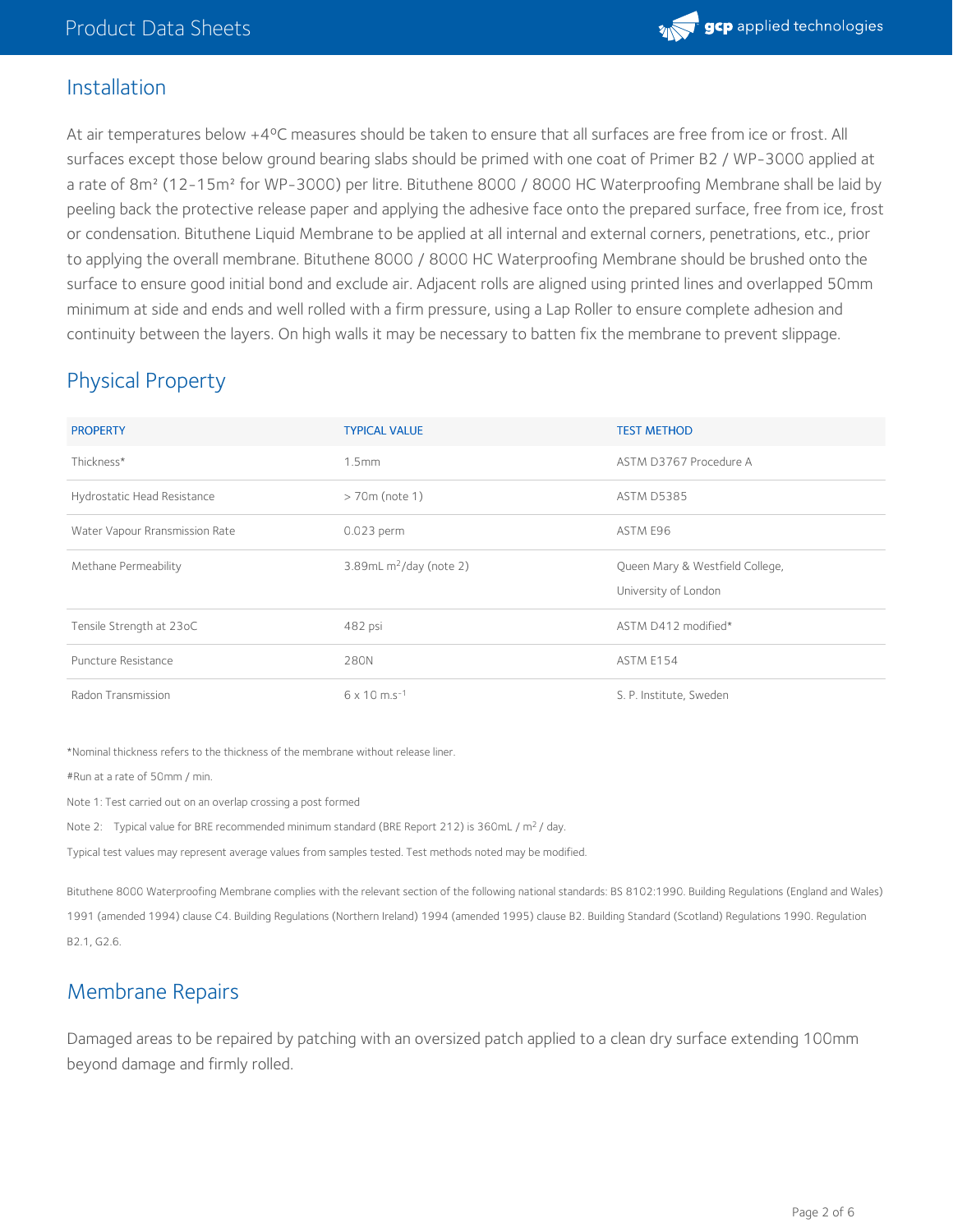

**Inverted Roof** 



Details shown are typical illustrations only and not working drawings. For assistance with working drawings and additional technical advice please contact GCP Technical Services.



Comparsion of solar heat gain over time on exposed membrane samples.

# Technical Services

For assistance with working drawings for projects and additional technical advice, please contact your local GCP representative.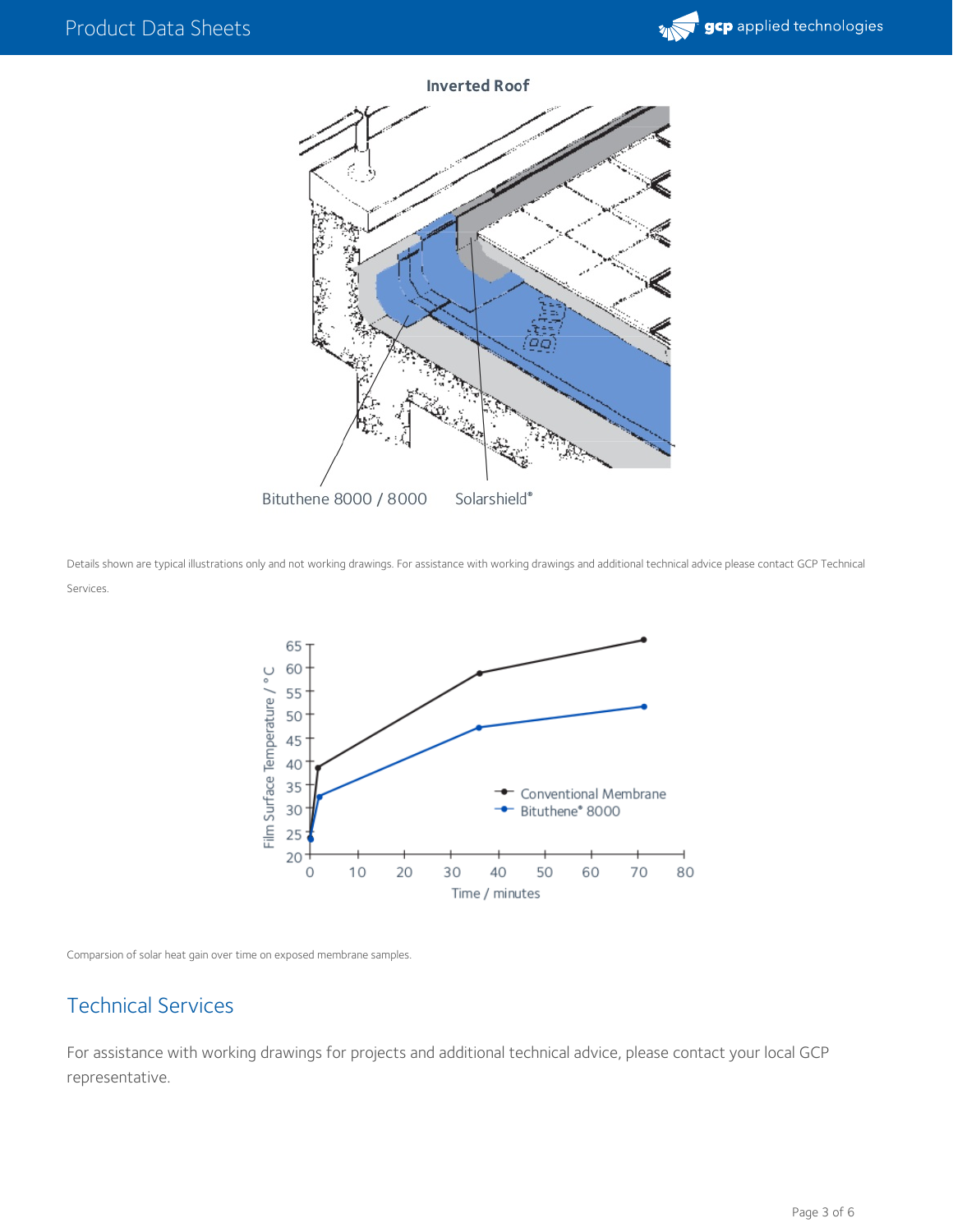

## Applications

It can be used horizontally or vertically to protect basements and other critical sub-structures from the effects of water, damp and gas penetration. Also, Bituthene 8000 / 8000 HC Waterproofing Membrane is suitable for flat decks such as inverted roofs, elevated or grade level podiums or plaza decks as the reduced solar gain is an advantage.

# Ancillary Products

#### Primer

Primer B2 /WP-3000 is used to prepare vertical and sloping surfaces and suspended slabs. It is moisture tolerant and can be used on 'green' concrete or damp to touch substrates.

#### Bituthene Liquid Membrane

Waterproof continuity at angles and at penetrations is provided by Liquid Membrane, chemically curing, liquid-applied detailing compound.

#### Bituthene Protection Board

Damage from following trades and backfill is prevented by Bituthene Protection Boards.

# Supply

| Thickness (Nominal) | 1.5mm                                          |
|---------------------|------------------------------------------------|
| Pack Size           | $1.0m \times 20m$                              |
| Roll Area           | 20sqm                                          |
| Gross Weight        | 39kg                                           |
| Storage             | Store upright in dry<br>conditions below +35oC |
| Min Edge / End Laps | 50mm                                           |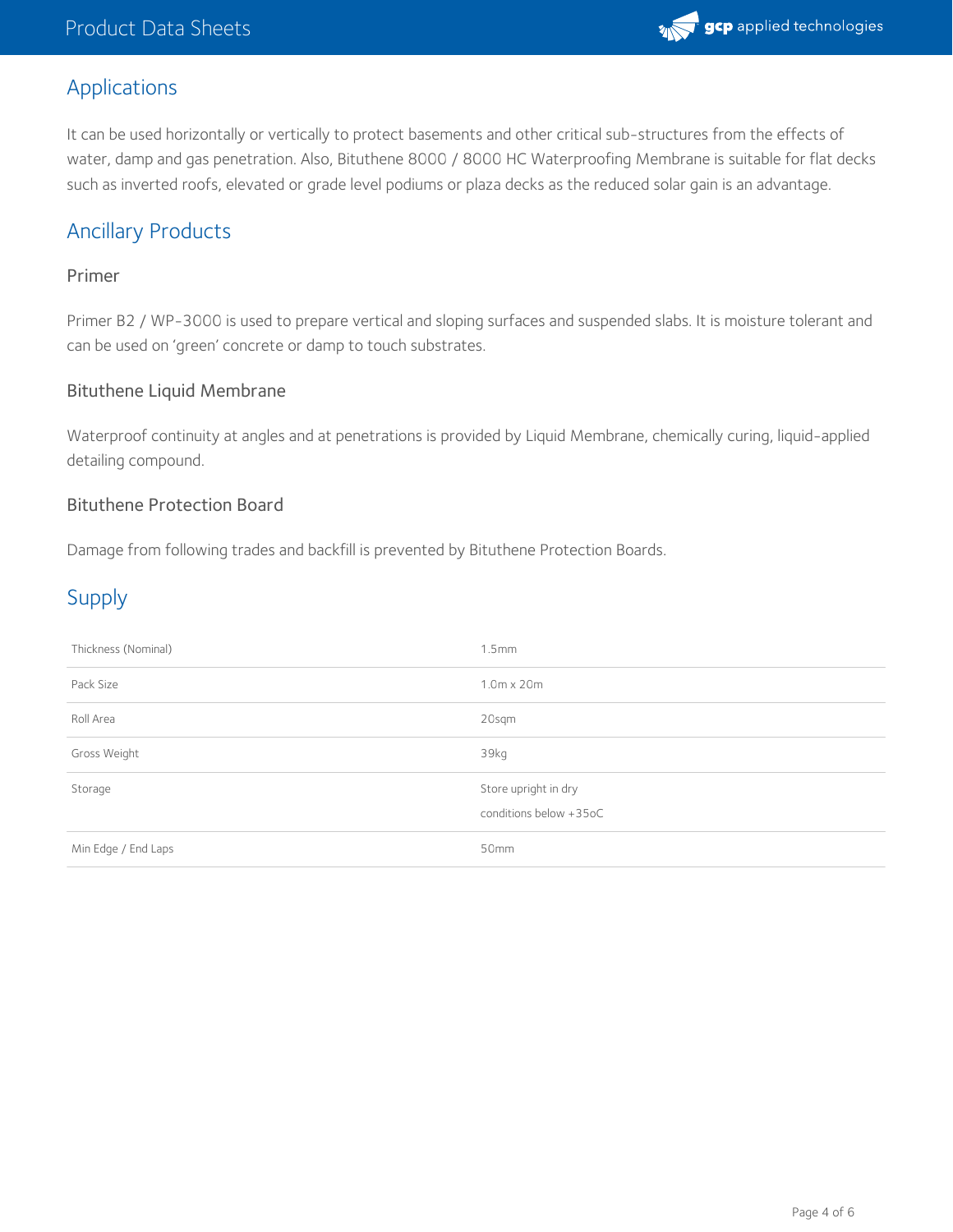



### Typical base slab/wall junction